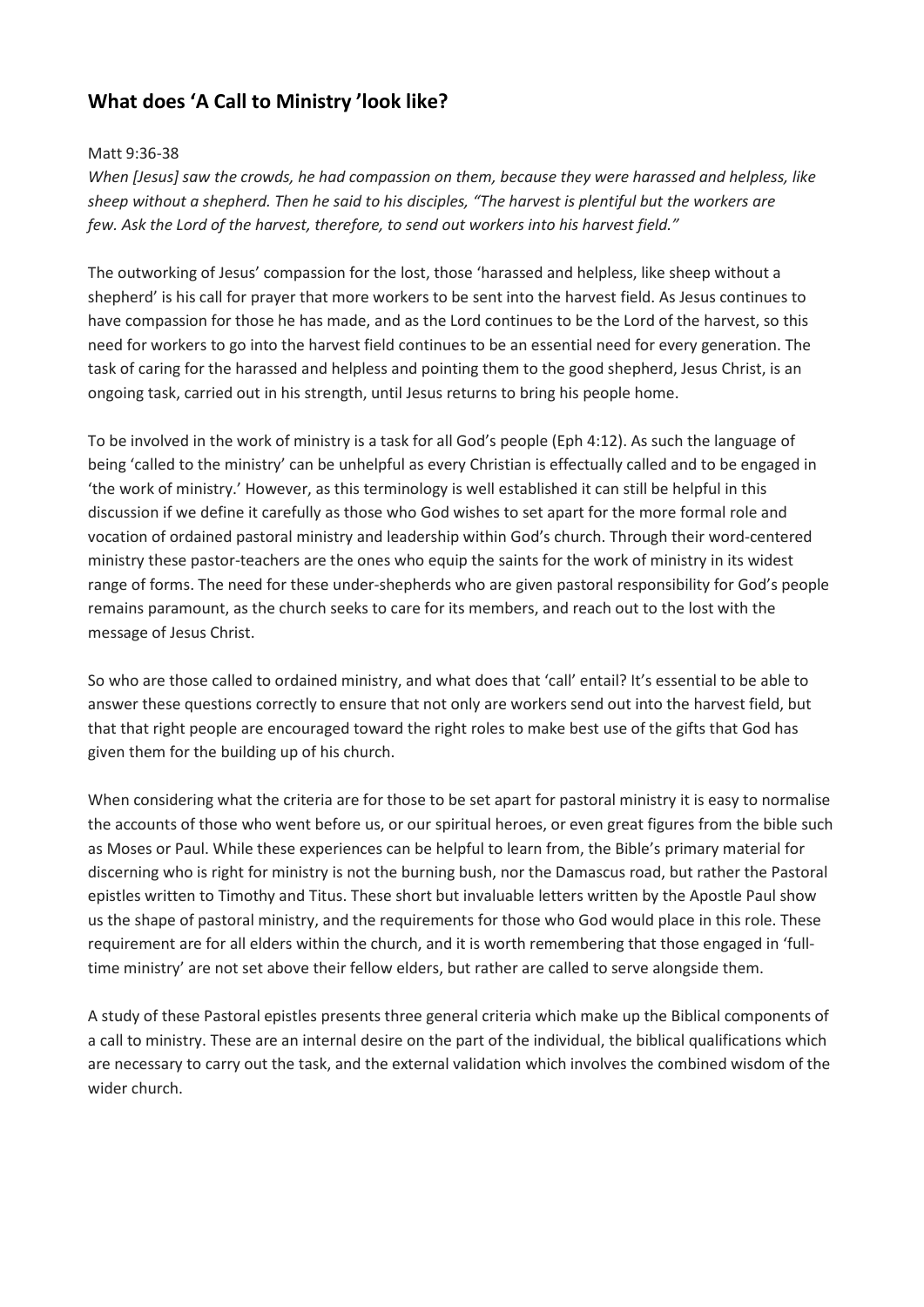#### **Internal Desire**

In the apostle Paul's first letter to Timothy, chapter 3 lays out a list of criteria or qualifications required by those who would be involved in leadership. However before getting into those qualities, Paul introduces this section with a more personal issue; that of *desire*. 'The saying is trustworthy: If anyone aspires to the office of overseer, he desires a noble task' (1 Tim 3:1). The biblical pattern is not that individuals are dragged into ministry against their will, but rather that having considered the cost, this is a role they aspire to and accept willingly (1 Peter 5:2).

However, we must weigh this internal desire or aspiration for leadership carefully. It is possible to desire leadership for the wrong reasons; the temptation to elevate ourselves above others, to build our own kingdoms, or enhance our reputations for our own glory. However, if these lie at the root of desire, then the whole nature of pastoral ministry, which is cross-shaped, following in the footsteps of the Good Shepherd Jesus Christ has been misunderstood. The aspiration to a position of authority in Jesus' church must be rooted in the knowledge that gospel leadership is shaped by the pattern of Jesus, who came not be served, but to serve (Mk 10:45).

The internal desire which makes up part of a call to gospel ministry is well summarised in the questions before ordination of Free Church probationers: 'Are not zeal for the honour of God, love to Jesus Christ, and desire of saving souls, your great motives and chief inducements to enter into the function of the holy ministry, and not worldly designs and interests?' It is the desire which issues from a love for the Lord, for his church, and for the lost, and which seeks to humbly use its gifts in their service, which forms the internal part of a call to ministry.

It is worthwhile noting here that as a more subjective experience the nature and magnitude of this desire may vary from person to person, and even over time within the same individual. Scripture itself does not prescribe how this desire manifests itself, and it is important to take seriously that God has created different people with different temperaments and personalities. One individual may feel a deep-seated certainty that ordained ministry is the only possibility they can consider, while for another there may be more wrestling required for them to conclude that this is the best way they can serve Christ's church. Neither of these are more valid than the other, and it is vital that both be tested according to the biblical qualifications and external validation laid out below. However for both, considering the nature and motivations of their internal desire is an important aspect which often, although not necessarily, marks the first sign of their call to ministry.

## **Biblical Qualifications**

Following on from the internal desire which potential overseers will possess, the apostle Paul then outlines the objective qualifications or characteristics which must mark the leaders of God's church (1 Tim 3:2-7). An exhaustive exploration of these criteria are beyond the scope of this article, but it is worth highlighting what has been highlighted many times before: the Bible's primary emphasis for ministers is on character. It is not acumen for the world of business nor adeptness in the art of entertainment which demonstrates suitability for pastoral ministry, but rather a whole life marked by submission and faithfulness to God's word. Because the task of leadership in Jesus' church is a noble task, it requires those whose lives will reflect that, and have done so over a period of time as a faithful believer (1 Tim 3:6).

The character of those who are called to pastoral ministry must be marked by consistency across both public and private life. Paul brackets the list given in 1 Timothy 3:2-7 by insisting those who would shepherd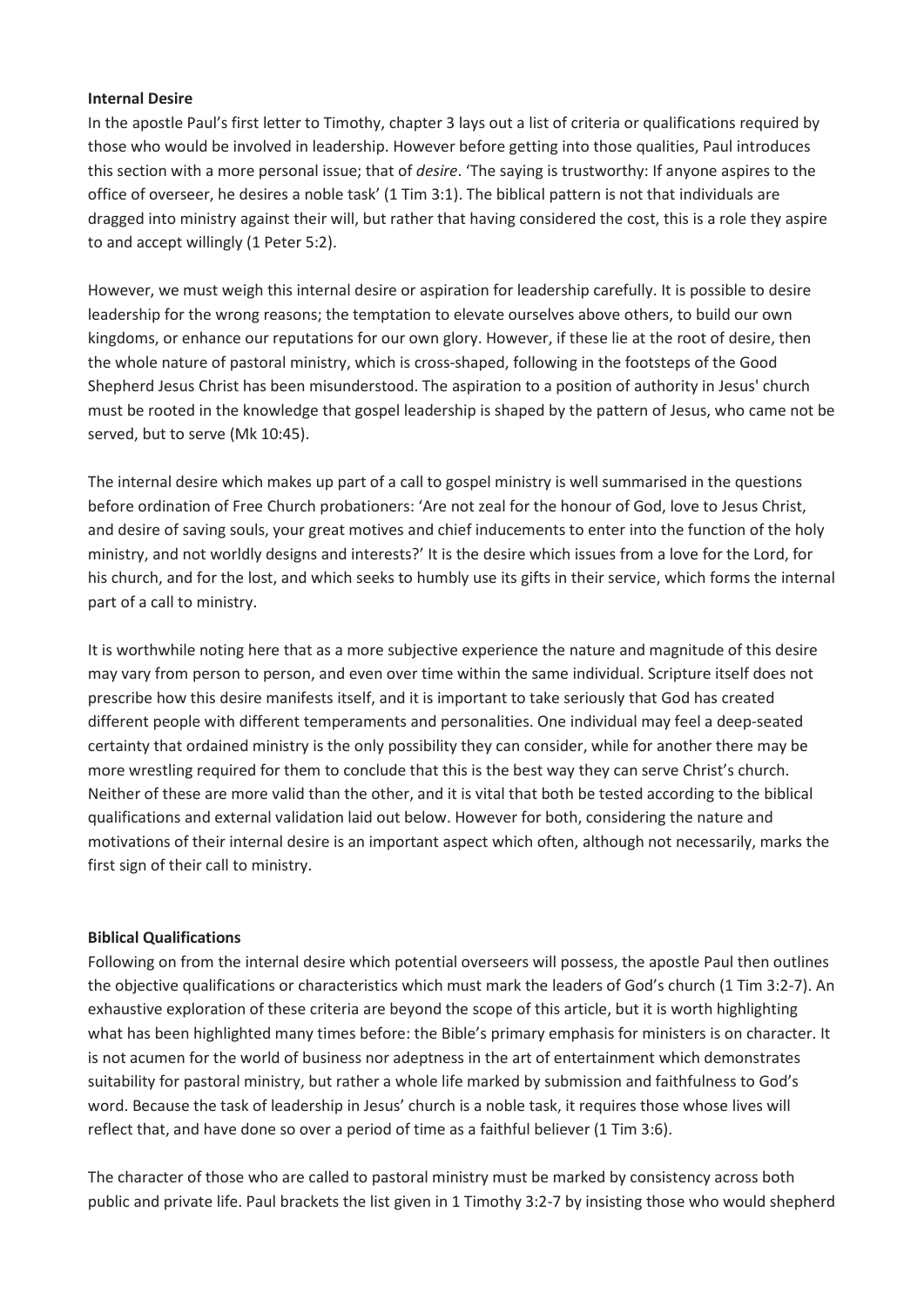God's flock are 'above reproach' (v2) and 'well thought of by outsiders' (v7). However this public reputation cannot be a spiritual veneer, but must continue behind closed doors as '[h]e must manage his own household well' (v4). Leadership in the home (particularly for those who have responsibility for a family, but in all cases managing well one's personal faith) is an essential element to demonstrate suitability for leadership within God's household of the church (v5).

The place where this private and public life is merged is in the requirement for minister to be hospitable. This brings outsiders in, enabling them to see how the faith publicly proclaimed from the pulpit is put into practice in the everyday elements of life. As Paul commends hospitality he invites ministers and would-be ministers to follow his model of ministry, of which he can say 'we were ready to share with you not only the gospel of God but also our own selves, because you had become very dear to us' (1 Thess 2:8). The biblical qualifications for ministry emphasise first of all not the academic skills that are put to work in the study, but rather that character which is displayed in lovingly sharing life with those placed under their care.

Paul's weight of emphasis on the character of a potential minister, however, means that any 'hard skills' he requires are especially noticeable. Unlike a modern job description giving a list of 'desirable competencies' from which a successful candidate may demonstrate some but not others, Paul highlights only one, nonnegotiable skill: that of being able to teach (1 Tim 3:2, Titus 1:9). As it is God's flock whom the minster shepherds, it must be God's word which they are fed.

Paul reminds Timothy in his second letter how in the midst of challenging times and unbelief, in a culture which doesn't value or wish to listen to what God has to say, one task remains constant for the gospel minister: preach the word (2 Tim 4:2). It is this word which brings salvation through faith in Christ Jesus and which continues direct and equip God's people - therefore preaching and teaching it well must stand at the heart of gospel ministry.

In writing to Titus, Paul emphasises that it is the content of this preaching which is of critical importance, not primarily its eloquence or flair. That the 'sound doctrine' of what the bible truly says which must be passed on and if necessary defended (Tit 1:9). In the specific context of the Free Church of Scotland this is shown by an understanding of and adherence to the Westminster Confession of Faith as a systematic outline of this sound doctrine.

The ability to teach is a spiritual gift given by God for the good of his church (Rom 12:7). However, Paul is also clear to his protege Timothy this doesn't mean that any potential minister will already be the finished article. Instead, Timothy is to '[p]ractice these things, immerse [himself] in them, so that all may see [his] progress' (1 Tim 4:15). This means for those considering ministry, there should be evidence of this ability to preach in nascent form, but also a humble understanding that growth in this area is a lifelong task.

To recognise this spark which is to be fanned into flame, a potential minister must have to opportunity to test this gift in a range of safe environments. This is where the local church must play its role. Is the church leadership pro-actively looking out for those who might show these gifts? What settings are there in which this teaching gift might first be tested? Are congregations willing to listen with a joyful rather than critical spirit to the less experienced preacher who's creases still need a lot of ironing? Is there honest feedback available to truly assess and communicate if this ability to teach is present, and to help direct future improvement so that progress may be seen by all? While remaining intimately involved, are churches will to reach out for help to those particularly experienced in helping bible teachers?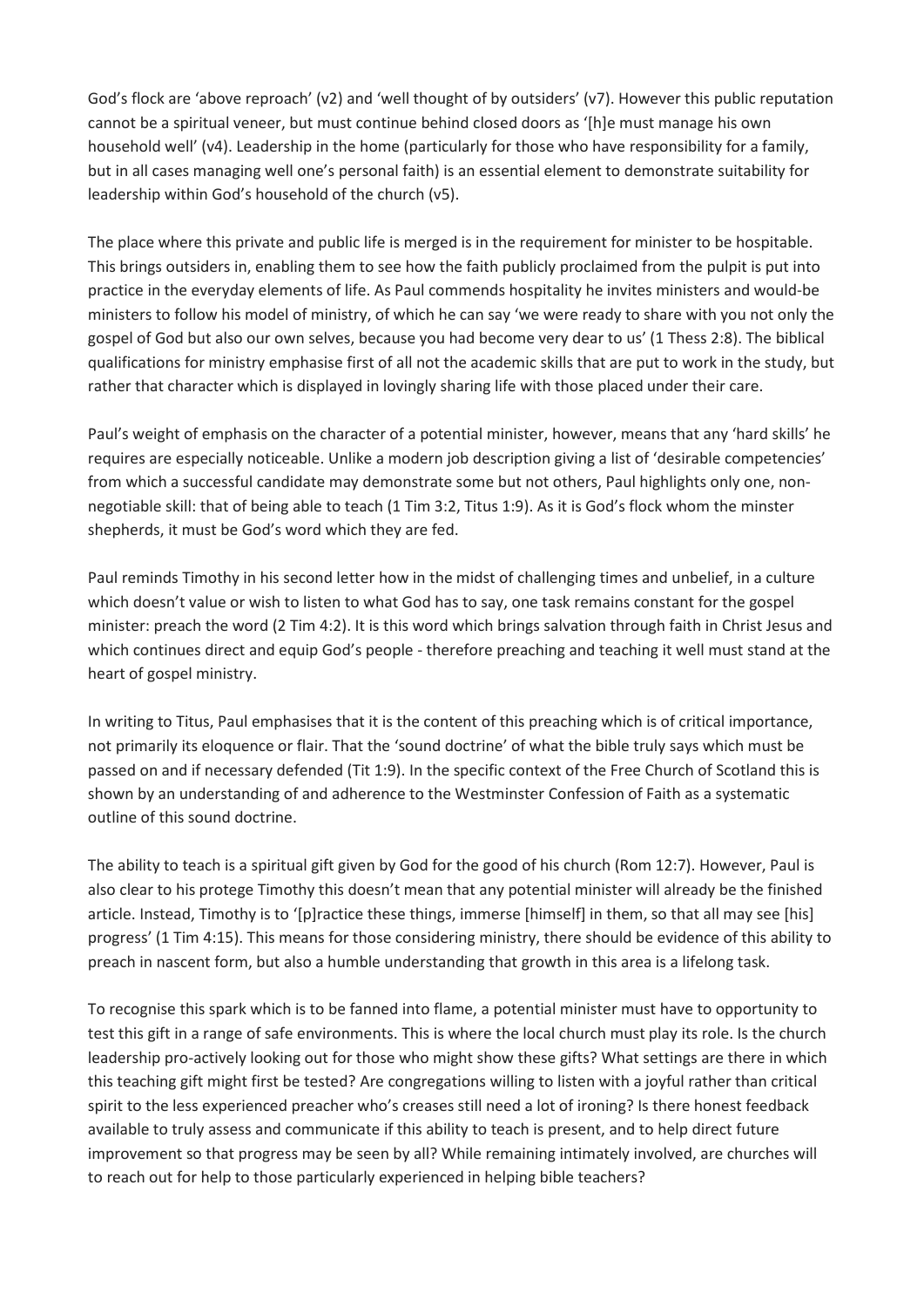The ability to teach is an essential aspect of a call to ministry. This area, as well as the growth in Godly character required for the role, is one which takes place within, and through the help of the local church and its leadership.

## **External Validation**

Rightly including the local church in the process of an individual's call to ministry leads to the final element of the call to ministry, that of external validation. The general pattern of the New Testament is that it is *churches* who approve and send out workers into the harvest field. Again, this is seen in Timothy who has been set apart for ministry by the laying on of hands of the 'council of elders' (1 Tim 4:14). Whatever else my be happening here, it is clear that the leadership of the church as a whole have affirmed the gifting Timothy has been granted. The church sending out these validated workers (rather than individuals appointing themselves for this task) is also repeated through the book of Acts (see e.g. 11:22, 13:2-3).

This external validation is a key part of a call to ministry as it brings to bear the wider input and wisdom of the body of Christ. In the Free Church this process includes the local church leadership, the presbytery, and the Board of Ministry in order to engage every level of the denomination. But it is in the local church that this process is grounded, as those who know their congregations best seek to recognise those who may have the character and gifts required, even in embryonic form, to be considering full time ministry. It is also local eldership who are best suited to give guidance to those who may feel an inner desire toward full time ministry as together they hold that personal feeling up the light of the biblical qualifications prescribed.

If an individual isn't willing to listen to the Godly counsel of others within the church it raises serious questions about whether they yet possess the humility required to be ordained into the service of God's church. On the other hand, if elders within a church are not able or willing to prayerful give wise guidance as to whether someone is suited for ministry or not, it raises the question as to how well they know their congregation, as well as their understanding of their role of supporting and building the wider church.

The ideal picture of this external validation is not that of a driving test where someone works through all that's been discussed above before presenting themselves to the church leadership for a pass or fail. Instead it is a journey to be taken together at every step to discern together how someone might best use their own unique gifts to serve God. The church, especially elders within the church, recognising gifting within individuals, and helping those with the desire to lead to explore their motivations and the biblical qualifications laid out. The church discipling in areas of weakness and encouraging humility in areas of strength. The church providing opportunity and input for people testing their teaching gifts, while also benefitting from their ministry. The church ultimately, through the time spent walking alongside them through this process, able to wholeheartedly affirm an individual as, although not the finished article, called to the vocation of ordained pastoral ministry.

It is as churches produce church leaders, who lead churches that produce church leaders, that workers are continued to be sent out into the harvest field. It's the external validation of the local church and its eldership, as well as the involvement of the higher courts of the church, that helps ensure that those set apart for the role of ordained gospel ministers are the right people as defined by the biblical criteria, in order to do ministry based on the biblical pattern. That is, to reach out to the lost and to build up God's people by both declaring and modelling the sacrificial love of Jesus Christ.